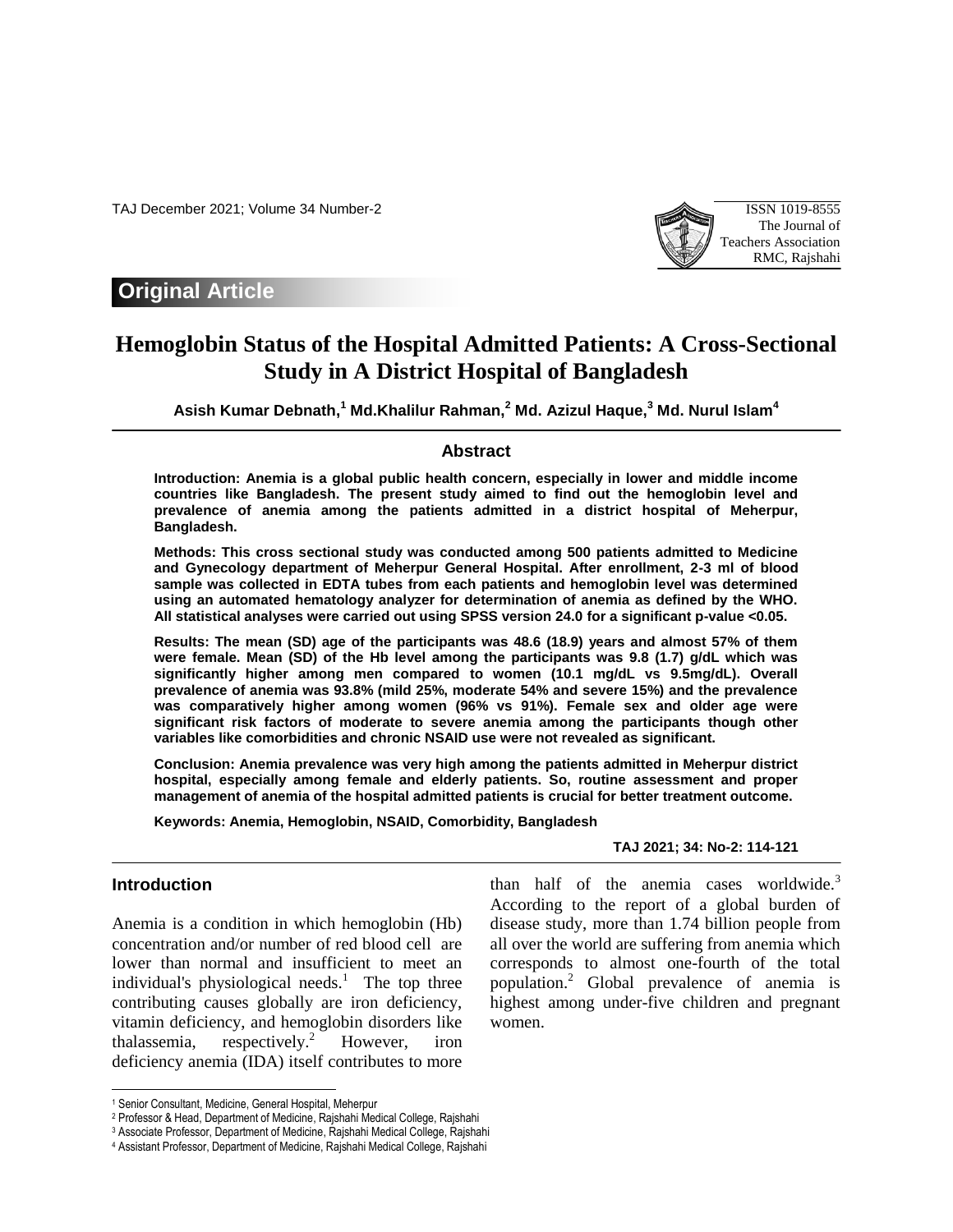However, the population group with the most significant number of individuals affected is nonpregnant women.<sup>4</sup> The lower and middle-income countries of Western Sub-Saharan Africa, South Asia, and Central Sub-Saharan Africa have the highest anemia burden. $\alpha$ <sup>2</sup> Bangladesh is a lowermiddle-income country in South Asia, having more than  $160$  million people.<sup>5</sup> Nationally representative Bangladesh Demographic and Health Survey (BDHS) conducted in 2011 reported that 42% of the women of reproductive age were anemic. 6 Some other studies conducted during recent years reported similar numbers which is mostly more than  $40\%$ <sup>7,8</sup> The rates in the urban population are slightly lower compared with rural areas (36% vs 45%), but are high enough to pose a considerable problem.6,7 Anemia was most prevalent in the northern part of the country (50% and 44% in Rangpur and Rajshahi division). In other divisions, it ranged from 37% in Khulna to 46% in Barisal division. 6

In fact, hospital admitted patients are more vulnerable to suffer from anemia due to different chronic diseases, micronutrient deficiencies or infections.<sup>12</sup> As a result, it is important to understand the pattern of anemia among the hospitalized patients for quality patient care and better treatment outcome. There are very limited studies which explores the frequency of anemia among hospital admitted patients in the northern region and hence, the present study aimed to find

out the hemoglobin level and prevalence of anemia among the patients admitted in a district hospital of Meherpur, Bangladesh.

# **Materials and Methods**

The present cross-sectional study was conducted in Meherpur general Hospital from June to December 2020. All the patients admitted in the Medicine and Gynecology department of the hospital was the study population. Patients aged  $\geq$ 13 years, admitted to the aforementioned department, able to conduct the laboratory tests and conscious to provide consent were included in the study. Patients aged <13 years, unconscious, and unable to conduct the laboratory tests were excluded from the study. Systematic random sampling method was used to include patients in the study. All statistical analyses were carried out using SPSS version 24.0. Frequency distribution with percentage was used to describe categorical variables and mean with SD was used to describe continuous variables. Chi-square test and independent t-test were used for comparison between groups in case of categorical and continuous variables respectively. Logistic regression model was used to determine the risk factors of moderate to severe anemia among the participants. All statistical tests were interpreted at 95% confidence interval with a significant p-value of  $< 0.05$ .

| <b>Population</b>  | Non-anemia  | Anemia        |             |              |
|--------------------|-------------|---------------|-------------|--------------|
|                    |             | Mild          | Moderate    | Severe       |
| Men                | $\geq$ 13.0 | $11.0 - 12.9$ | 8.0-10.9    | $< \!\! 8.0$ |
| Non-pregnant women | >12.0       | 11.0-11.9     | 8.0-10.9    | $< \!\! 8.0$ |
| Pregnant women     | $\geq$ 11.0 | 10.0-10.9     | $7.0 - 9.9$ | < 7.0        |

**Definition of anemia:** According to the WHO guideline. Hemoglobin levels at sea level (g/dL)

### **Results**

**Results:** Total 500 patients were included in the present study. Their mean (SD) age was 48.6 (18.9) years. More than half (57%) of the participants were female, 11.4% participants had history of chronic non-steroidal anti-inflammatory drug(NSAID) use. Diabetes mellitus was the most prevalent comorbidity among the participants (17%) followed by hypertension (16.6%) and peptic ulcer disease (9%) (Table 1).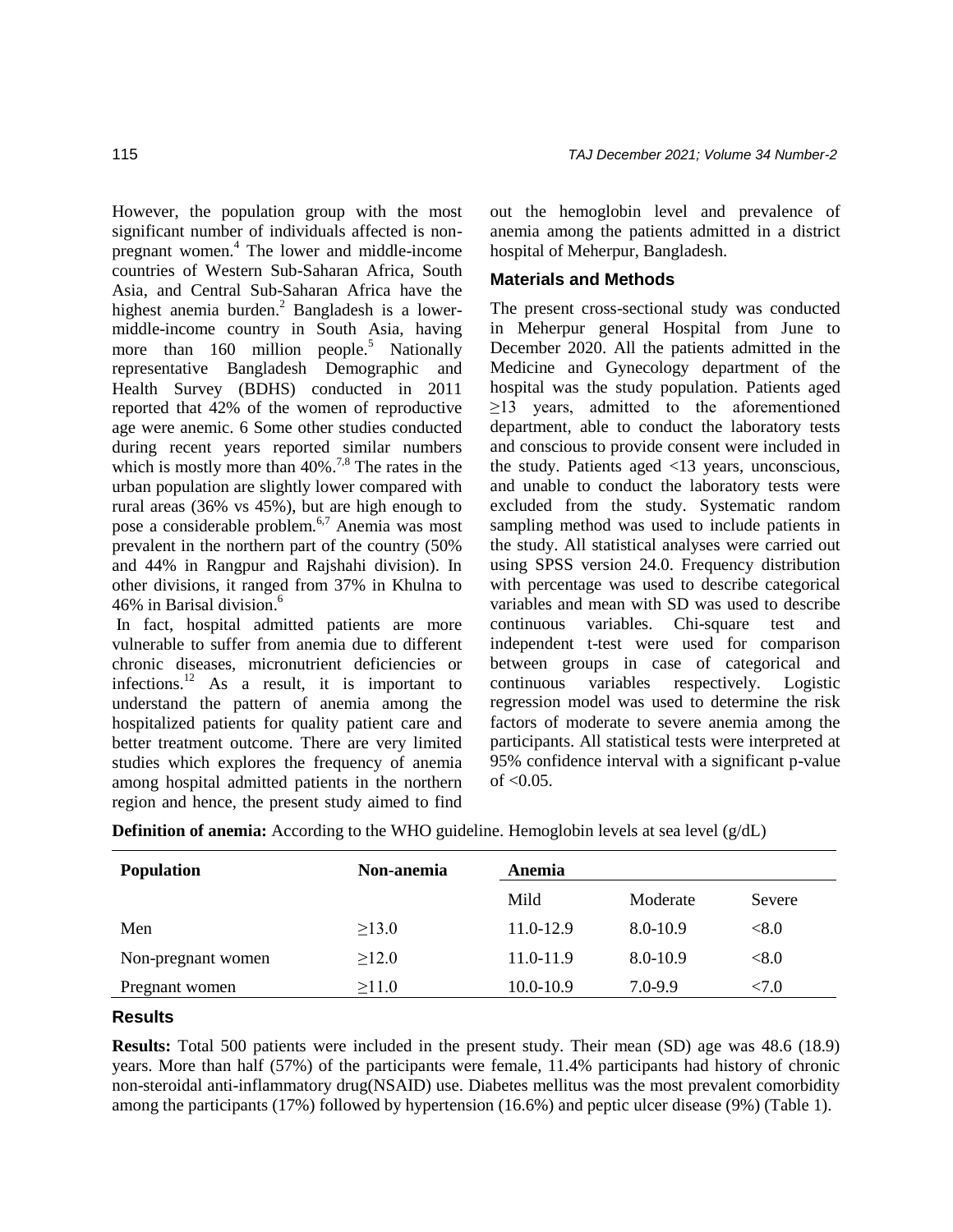| <b>Characteristics</b>                         |             | $\frac{0}{0}$ |
|------------------------------------------------|-------------|---------------|
| Age group (years)                              | $\mathbf n$ |               |
|                                                |             |               |
|                                                |             |               |
| $13-17$                                        | 20          | 4.0           |
| 18-30                                          | 93          | 18.6          |
| $31 - 40$                                      | 82          | 16.4          |
| $41 - 50$                                      | 81          | 16.2          |
| 51-60                                          | 90          | 18.0          |
| 61-70                                          | 91          | 18.2          |
| 71-80                                          | 30          | 6.0           |
| $>80$                                          | 13          | 2.6           |
| <b>Gender</b>                                  |             |               |
| Male                                           | 215         | 43.0          |
| Female                                         | 285         | 57.0          |
| <b>History of chronic NSAID use</b>            |             |               |
| No                                             | 443         | 88.6          |
| Yes                                            | 57          | 11.4          |
| <b>History of comorbidities</b>                |             |               |
| Diabetes mellitus                              | 84          | 16.8          |
| Hypertension                                   | 83          | 16.6          |
| Peptic ulcer disease                           | 44          | 8.8           |
| Osteoarthritis                                 | $27\,$      | 5.4           |
| Hemorrhoid                                     | 20          | 4.0           |
| Chronic<br>obstructive<br>pulmonary<br>disease | 17          | 3.4           |
| Asthma                                         | 16          | 3.2           |
| Rheumatoid arthritis                           | 14          | 2.8           |
| Low back pain                                  | 12          | 2.4           |
| Chronic kidney disease                         | 9           | 1.8           |
| Ischemic heart disease                         | $\tau$      | 1.4           |
| Pulmonary tuberculosis                         | $\tau$      | 1.4           |

**Table 1:** Socio-demographic and clinical characteristics of the participants (n=500)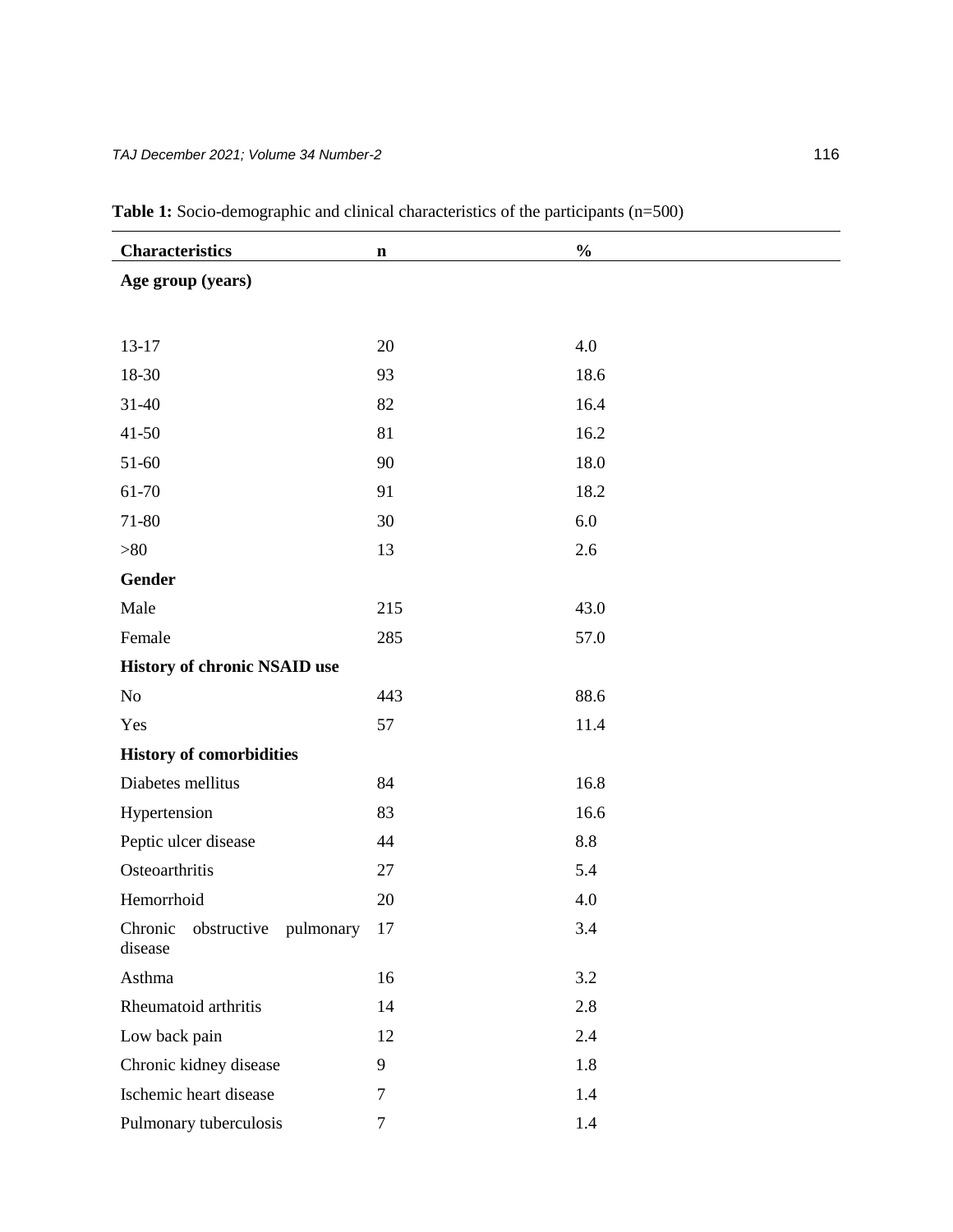| Pregnancy                      | 5 | 1.0 |
|--------------------------------|---|-----|
| Anal fissure                   | 4 | 0.8 |
| Dysfunctional uterine bleeding | 4 | 0.8 |
| Fibroid uterus                 | 4 | 0.8 |
| <b>FTP</b>                     | 3 | 0.6 |
| Benign enlargement of prostate | 3 | 0.6 |
| Abortion                       | 3 | 0.6 |
| Stroke                         | 2 | 0.4 |
| Hypothyroidism                 | 2 | 0.4 |





Mean (SD) of the Hb level among the participants was 9.8 (1.7) g/dL. Mean Hb level was higher among the male participants compared to their female counterpart (mean 10.1, SD 1.8 among male and mean 9.5, SD 1.5among female, p-value of independent t-test <0.001). (Figure 1)

A total of 93.8% participants were suffering from some sort of anemia as defined by the WHO guideline. Among the participants almost 25% were suffering from mild anemia, 54% from moderate anemia and 15% from severe anemia **(Figure 2).**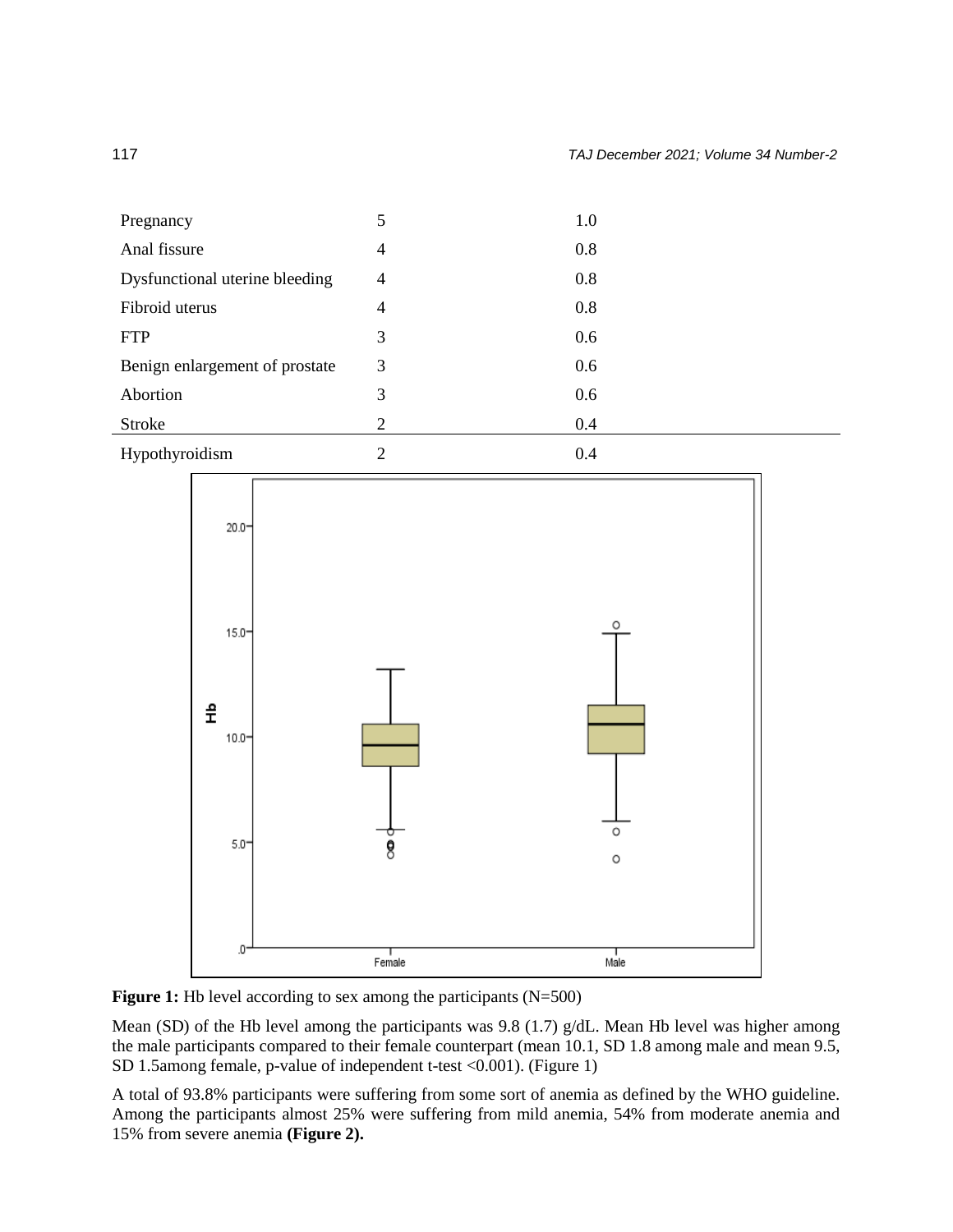

Figure 2: Prevalence and severity of anemia among the participants

Prevalence of anemia was significantly higher among the female participants (96.1%) compared to male participants (90.7%). The prevalence did not differ significantly according to the participants' age or comorbidities (p-value 0.437 for age and 0.278 for comorbidities). Patients having history of chronic NSAID use had a slightly higher prevalence of anemia compared to their counterparts (96.5% vs 93.5%) though it was not statistically significant **(Table 2).**

| <b>Characteristics</b> | No anemia | Anemia      |                 |               | p-value |
|------------------------|-----------|-------------|-----------------|---------------|---------|
|                        |           | <b>Mild</b> | <b>Moderate</b> | <b>Severe</b> |         |
| Age (years)            |           |             |                 |               |         |
| $13 - 17$              | 4(20.0)   | 6(30.0)     | 9(45.0)         | 1(5.0)        | 0.437   |
| 18-30                  | 6(6.5)    | 21(22.6)    | 49 (52.7)       | 17(18.3)      |         |
| $31 - 40$              | 6(7.3)    | 16(19.5)    | 49 (59.8)       | 11(13.4)      |         |
| $41 - 50$              | 6(7.4)    | 19(23.5)    | 47(58.0)        | 9(11.1)       |         |
| 51-60                  | 5(5.6)    | 28(31.1)    | 46(51.1)        | 11(12.2)      |         |
| 61-70                  | 1(1.1)    | 27(29.7)    | 48 (52.7)       | 15(16.5)      |         |
| 71-80                  | 2(6.7)    | 5(16.7)     | 17(56.7)        | 6(20.0)       |         |
| >80                    | 1(7.7)    | 2(15.4)     | 7(53.8)         | 3(23.1)       |         |
| <b>Gender</b>          |           |             |                 |               |         |
| Female                 | 11(3.9)   | 43(15.1)    | 181 (63.5)      | 50(17.5)      | < 0.001 |
| Male                   | 20(9.3)   | 81 (37.7)   | 91 (42.3)       | 23(10.7)      |         |
| <b>History of</b>      |           |             |                 |               |         |
| comorbidities          |           |             |                 |               |         |
| Yes                    | 18(5.5)   | 88 (26.8)   | 171(52.1)       | 51 (15.5)     | 0.278   |
| N <sub>o</sub>         | 13(7.6)   | 36(20.9)    | 101(58.7)       | 22(12.8)      |         |
| History of chronic     |           |             |                 |               |         |
| <b>NSAID</b> use       |           |             |                 |               |         |
| Yes                    | 2(3.5)    | 8(14.0)     | 39(68.4)        | 8(14.0)       |         |
| N <sub>o</sub>         | 29(6.5)   | 116(26.2)   | 233 (52.6)      | 65 (14.7)     | 0.107   |

**Table 2:** Prevalence of anemia according to severity among the participants (N=500)

P-value was determined using chi-square test

The logistic regression model demonstrated that risk of suffering from moderate to severe anemia increases among elderly participants. Participants aged between 61-70 years had 3 times higher risk of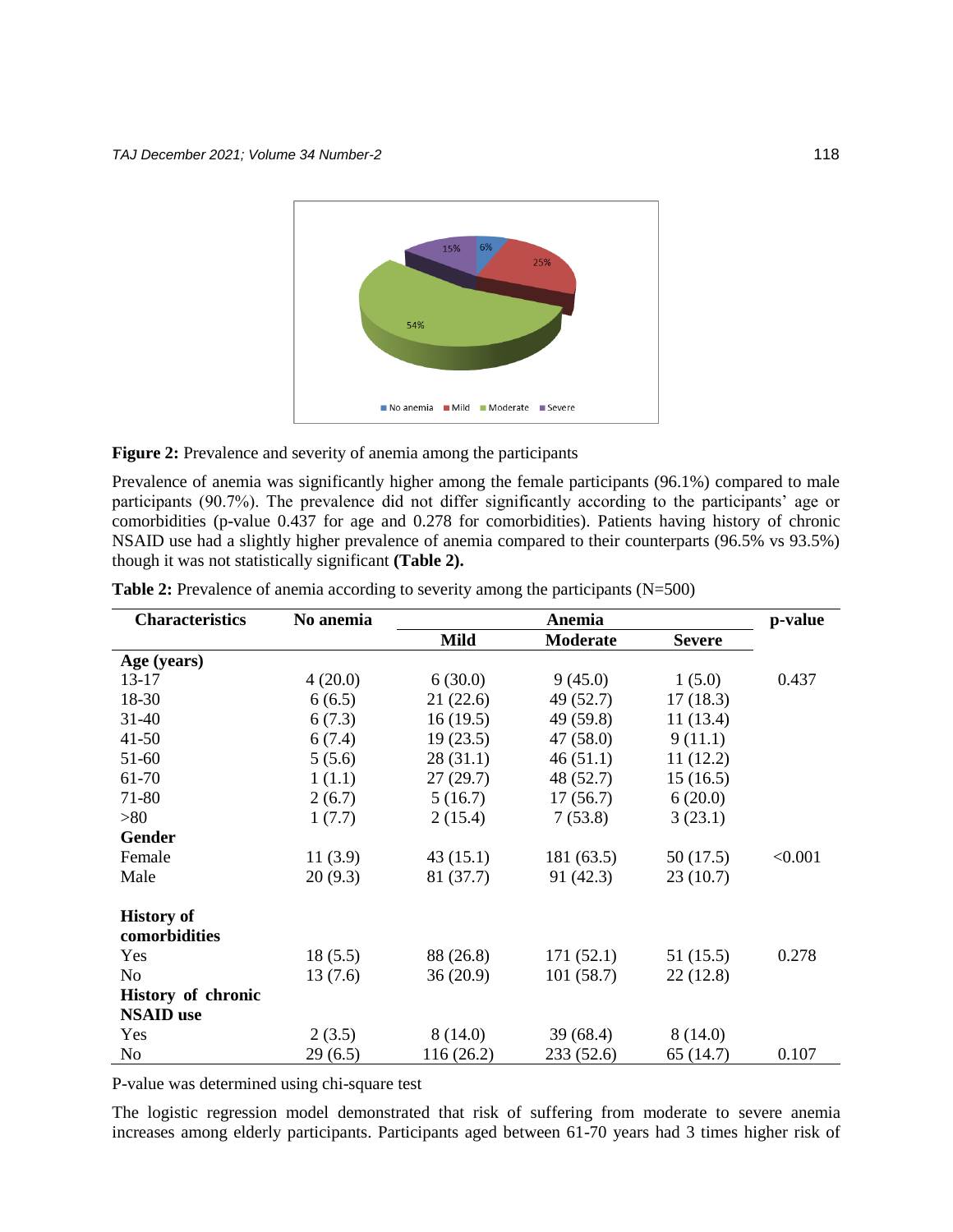moderate to severe anemia (aOR 3.36, 95% CI 1.13-9.93), while those aged between 71-80 years had a 6.5 times higher risk (aOR 6.59, 95% CI 1.78-24.43), and those aged more than 80 years had almost 8 times higher risk (aOR 7.83, 95% CI 1.52-40.19). Similarly, female participants were at 4.6 times higher risk of suffering from moderate to severe anemia compared to male participants (aOR 4.65, 95% CI 2.93- 7.37). However, history of having comorbidities and chronic NSAID use were not revealed as significant risk factors of high grade anemia (Table 3).

| Characteristics              | aOR (95% CI)        | p-value |
|------------------------------|---------------------|---------|
| Age (years)                  |                     |         |
| $13 - 17$                    | Ref.                |         |
| 18-30                        | $1.96(0.69-5.59)$   | 0.205   |
| $31 - 40$                    | $2.84(0.96-8.39)$   | 0.058   |
| $41 - 50$                    | $2.45(0.84 - 7.18)$ | 0.101   |
| 51-60                        | $2.40(0.82 - 7.02)$ | 0.110   |
| 61-70                        | $3.36(1.13-9.93)$   | 0.028   |
| 71-80                        | $6.59(1.78-24.43)$  | 0.005   |
| >80                          | 7.83 (1.52-40.19)   | 0.014   |
| Sex                          |                     |         |
| Male                         | Ref.                |         |
| Female                       | $4.65(2.93 - 7.37)$ | < 0.001 |
| History of comorbidities     |                     |         |
| N <sub>0</sub>               | Ref.                |         |
| Yes                          | $1.02(0.63-1.65)$   | 0.938   |
| History of chronic NSAID use |                     |         |
| N <sub>0</sub>               | Ref.                |         |
| Yes                          | 1.71 (0.78-3.70)    | 0.175   |
|                              |                     |         |

| <b>Table 3:</b> Risk factors of moderate to severe anemia among the participants (logistic regression model) |  |  |  |
|--------------------------------------------------------------------------------------------------------------|--|--|--|
|                                                                                                              |  |  |  |

 $aOR =$  adjusted odd's ratio

## **Discussion**

The present study provides an insight into the hemoglobin status, and prevalence of anemia among the hospital admitted patients of the Meherpur district. The National Micronutrients Status Survey conducted during 2011-12 reported that the mean Hb concentration was 12.4 g/dL (95% CI 12.3-12.6 g/dL) among the non-pregnant women and 11.5 g/dL (95% CI 11.3-11.7 g/dL) for preschool children of Bangladesh (10). Among the

participants of our study, the mean (SD) of the Hb level was 9.8 (1.7) g/dL with significantly lower Hb level in females (mean 10.1, SD 1.8 among males and mean 9.5, SD 1.5among females), which is relatively lower compared to the national report. Though there is a lack of nationally representative studies on the prevalence of anemia, the Demographic and Health Survey (BDHS) conducted in 2011 reported that 42% of the women of reproductive age were anemic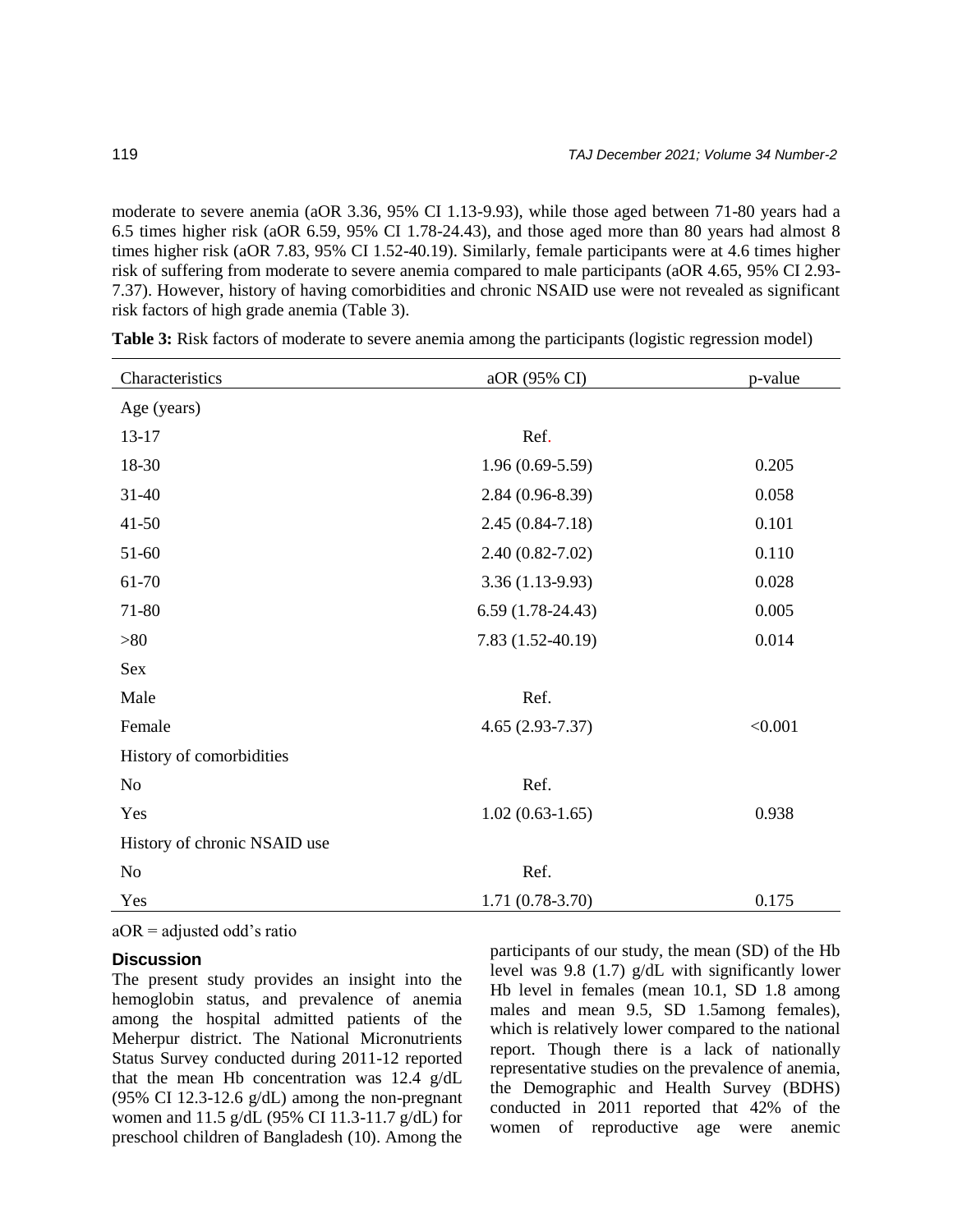(primarily mild to moderate anemia). $6$  On the contrary, our data revealed that a total of 94% of participants were suffering from some sort of anemia, which is much higher compared to the BDHS report (mild 25%, moderate 54%, and severe 15%). In addition, the prevalence of anemia was significantly higher among the female participants (96%) compared to male participants (91%).

According to the finding of our study, the risk of anemia increases with age, and elderly patients aged more than 80 years are at the highest risk. This finding is similar to a study that reported a significantly lower level of Hb concentration among the elderly population of Bangladesh.<sup>11</sup>Anemia is expected in the elderly worldwide, and its prevalence increases with age, with the highest prevalence in men 85 years and older.<sup>12</sup> Though we could not find out the cause of anemia in our study, it was reported that the most common causes of anemia in the elderly are chronic disease and iron deficiency.<sup>12</sup> In addition, different studies conducted mostly among reproductive women of Bangladesh reported that lower educational qualification, lower socioeconomic status, having multiple children, and poor nutritional status (low BMI) were significant predictors of anemia in this country.  $13-$ 15

. Different clinical trials evidenced that long-term use of NSAIDs has been associated with clinically significant decreases in hemoglobin concentration  $(>= 2 \text{ g/dL})$  and independent of acute bleeding events (16–19). However, in our study, patients with a history of chronic NSAID use had a slightly higher prevalence of anemia than their counterparts (96.5% vs. 93.5%) though it was not statistically significant (OR 1.71, 95% CI 0.78- 3.70, p-value 0.175). Some limitations of the study would be worth mentioning. As the study included only admitted patients of a district hospital, the result cannot be generalized for the overall population of Bangladesh. Moreover, detailed socio-demographic data of the patients was not taken in our study, so evaluation of the risk factors of anemia was not possible. Despite these limitations, the study provides an overall picture of the hemoglobin status and prevalence of anemia among hospital-admitted patients of the Meherpur district.

# **Conclusion**

Our study demonstrated that the Hb level was quite low among the patients admitted in Meherpur district hospital. Moreover, prevalence of anemia was quite high among these patients, especially among female and elderly patients. So, routine assessment and proper management of anemia of the hospital admitted patients with different diagnoses is crucial for better treatment outcome.

#### **References**

- 1. Chaparro CM, Suchdev PS. Anemia epidemiology, pathophysiology, and etiology in low- and middleincome countries. Vol. 1450, Annals of the New York Academy of Sciences. Blackwell Publishing Inc.; 2019. p. 15–31.
- 2. Gardner W, Kassebaum N. Global, Regional, and National Prevalence of Anemia and Its Causes in 204 Countries and Territories, 1990–2019. Curr Dev Nutr. 2020 Jun 1 [cited 2021 Apr 7];4(Supplement\_2):830– 830.
- 3. World Health Organization. (2008). Worldwide prevalence of ana1993-2005 : WHO global database on anaemia / .Edited by Bruno de Benoist ,Erin McLean, Ines Egli and Mary Cogswell. World Health Organization. [https://apps.who.int/iris/handle/10665/4](https://apps.who.int/iris/handle/10665/43894) [3894](https://apps.who.int/iris/handle/10665/43894)
- 4. WHO | Global anaemia prevalence and number of individuals affected. WHO. 2008;
- 5. Population, total Bangladesh | Data [Internet]. [cited 2021 Apr 24]. Available from: [https://data.worldbank.org/indicator/SP.POP.TOTL?l](https://data.worldbank.org/indicator/SP.POP.TOTL?locations=BD) [ocations=BD](https://data.worldbank.org/indicator/SP.POP.TOTL?locations=BD)
- 6. Bangladesh demographic and health survey 2011 National Institute of Population Research and Training Dhaka, Bangladesh. 2013
- 7. Ahmed F. Anaemia in Bangladesh: A review of prevalence and aetiology. Public Health Nutr. 2000;3(4):385–93.
- 8. Rahman MA, Rahman MS, Aziz Rahman M, Szymlek-Gay EA, Uddin R, Islam SMS. Prevalence of and factors associated with anaemia in women of reproductive age in Bangladesh, Maldives and Nepal: Evidence from nationally-representative survey data. Gopichandran V, editor. PLoS One. 2021;16(1):e0245335.